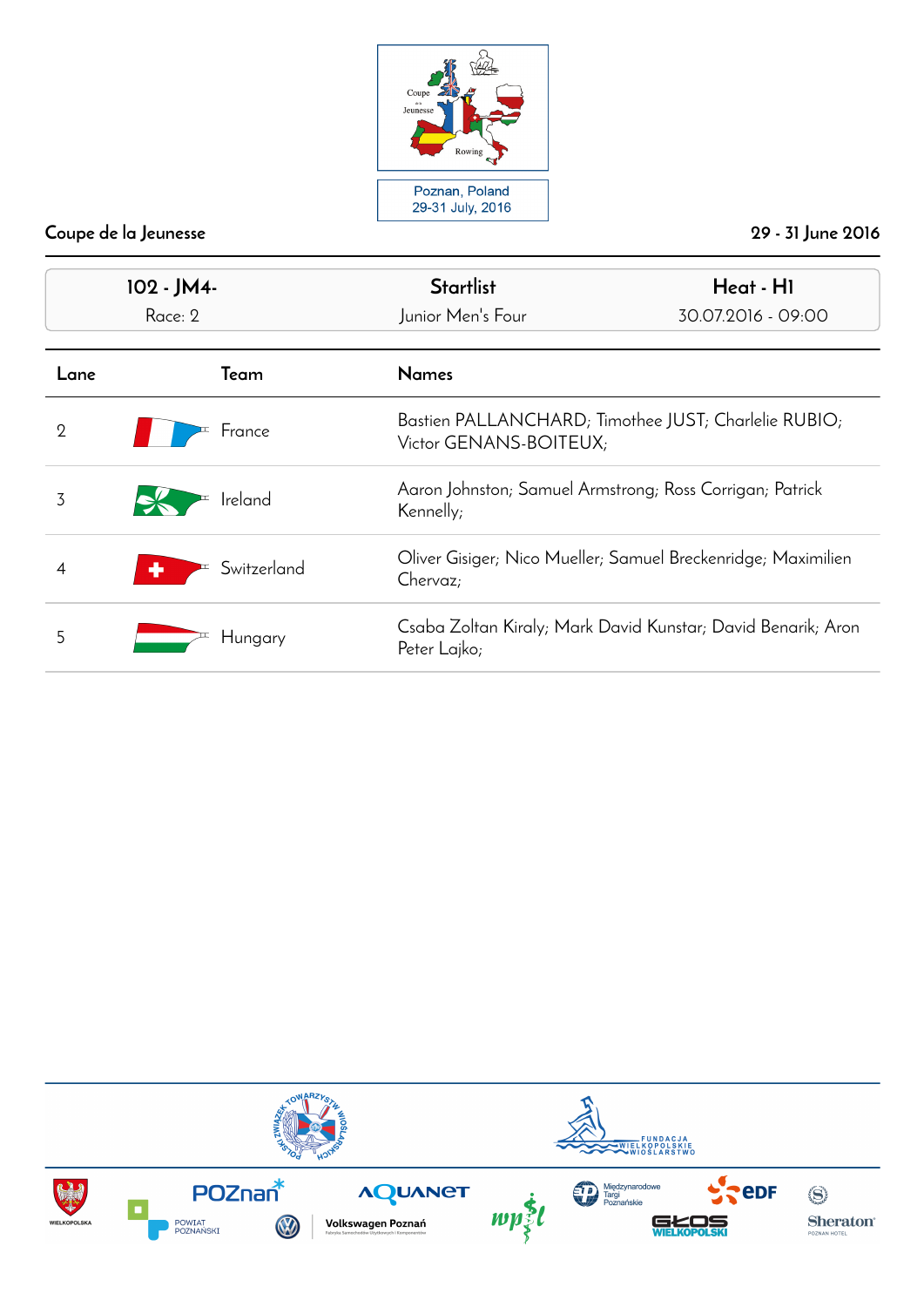

| 102 - JM4-<br>Race: 3 |                                 | <b>Startlist</b><br>Junior Men's Four                                               | Heat - H <sub>2</sub><br>30.07.2016 - 09:05                   |  |
|-----------------------|---------------------------------|-------------------------------------------------------------------------------------|---------------------------------------------------------------|--|
| Lane                  | Team                            | <b>Names</b>                                                                        |                                                               |  |
| 2                     | $\frac{N}{ZN}$<br>Great Britain |                                                                                     | Marcus Jonas; Callum Urquhart; Henry Jones; Alexander Wythe;  |  |
| 3                     | Austria                         |                                                                                     | Felix Ratzenböck; Peter Pfahnl; Lorenz Lindorfer; Anton Sigl; |  |
|                       | ltaly                           | Verrone;                                                                            | Adalberto Rinaldi; Gustavo Ferrio; Martin Accatino; Leonardo  |  |
| 5                     | Poland                          | Piotr Dziewieczynski; Maksymilian Gawronski; Mateusz<br>Nawrocki; Mateusz Kalinski; |                                                               |  |

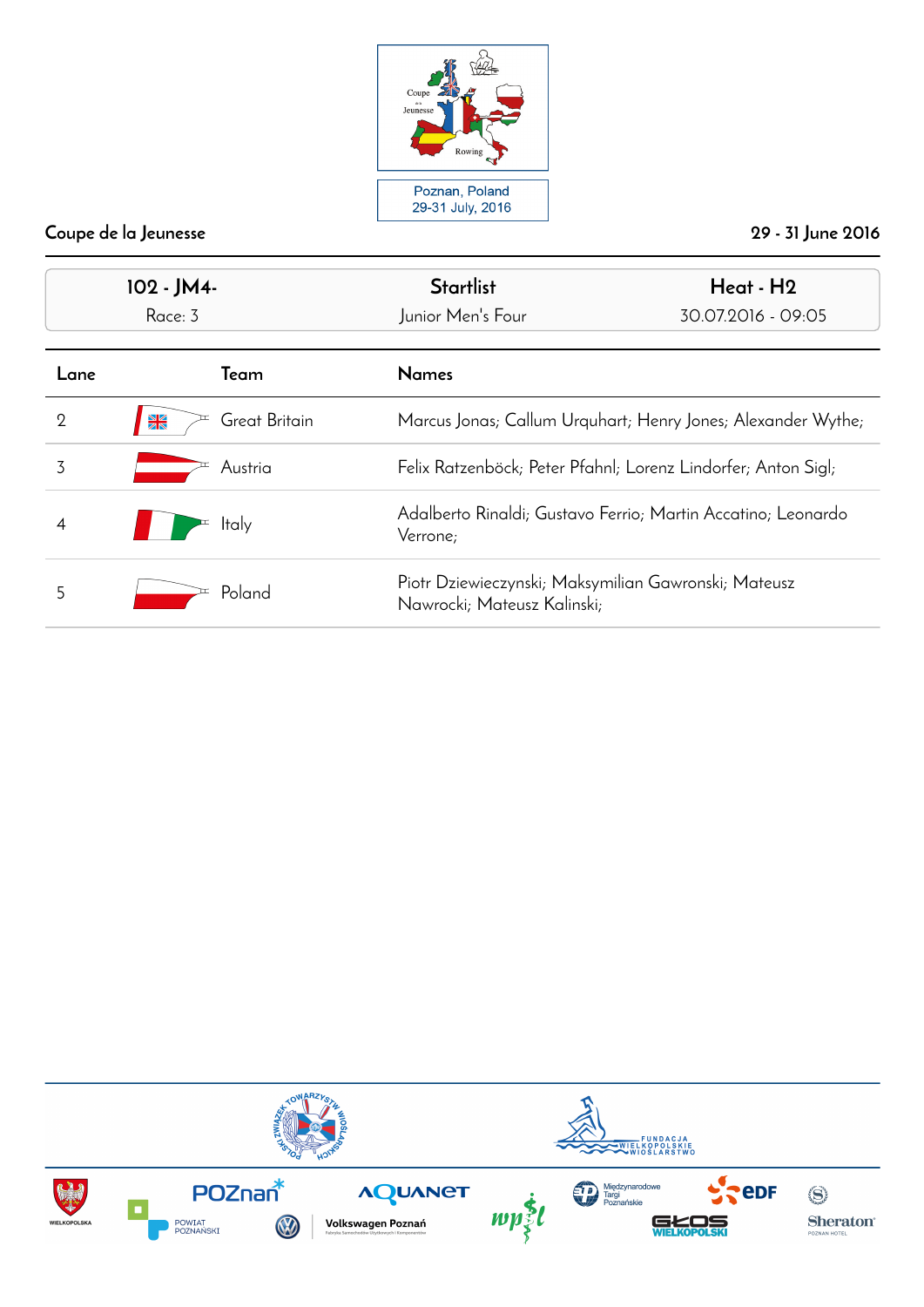

| 104 - JM1x<br>Race: 4 |              | <b>Startlist</b><br>Junior Men's Single Sculls | Heat - HI<br>30.07.2016 - 09:10 |
|-----------------------|--------------|------------------------------------------------|---------------------------------|
| Lane                  | Team         | <b>Names</b>                                   |                                 |
| $\overline{2}$        | <b>Italy</b> | Gabriele D'Alfonsi;                            |                                 |
| 3                     | Portugal     | DINIS DUARTE COSTA;                            |                                 |
| 4                     | Hungary      | Erik Arhold;                                   |                                 |
| 5                     | Austria      | Severin Erlmoser;                              |                                 |

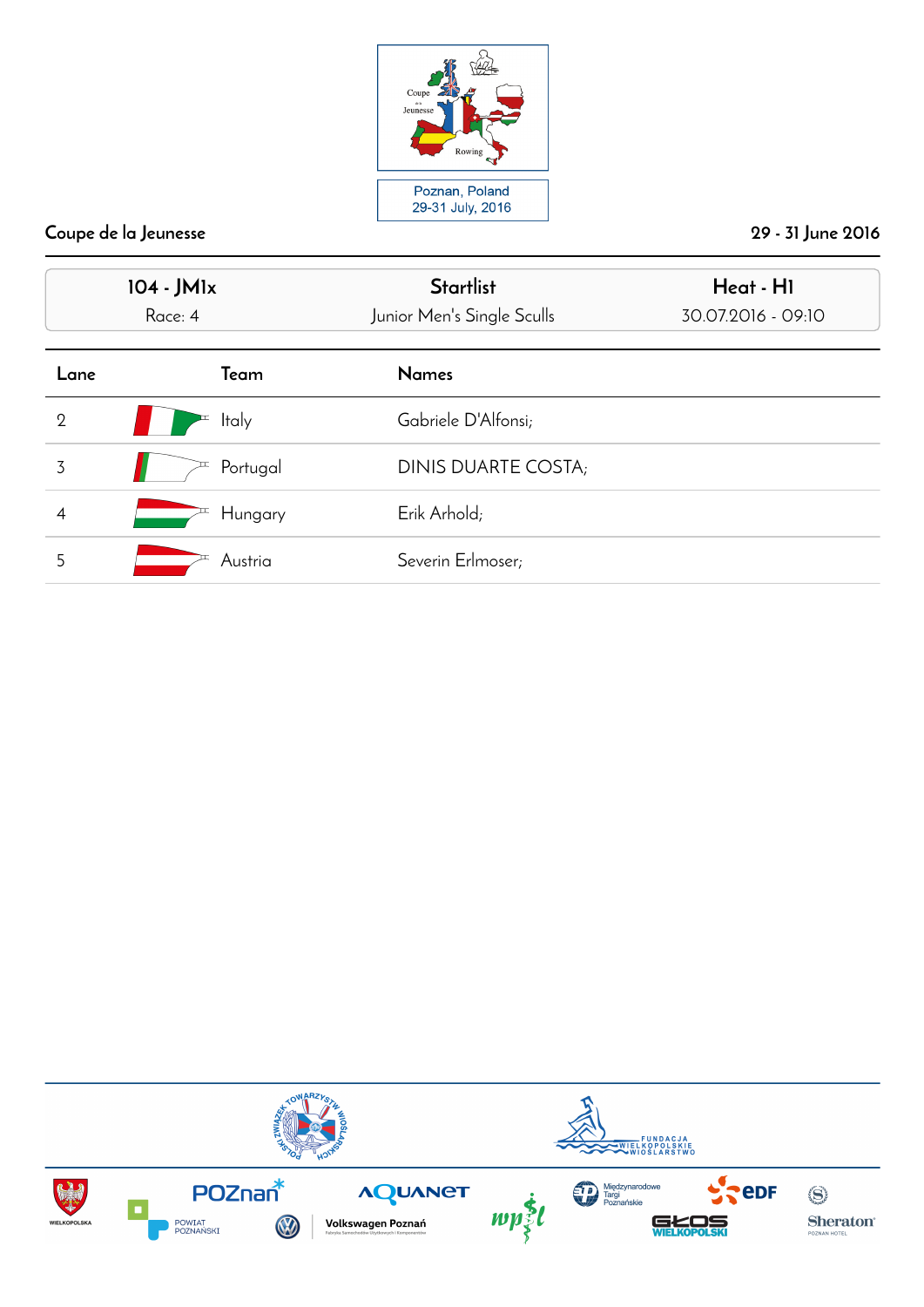

|                | 104 - JM1x<br>Race: 5           | <b>Startlist</b><br>Junior Men's Single Sculls | Heat - H2<br>30.07.2016 - 09:15 |
|----------------|---------------------------------|------------------------------------------------|---------------------------------|
| Lane           | Team                            | <b>Names</b>                                   |                                 |
| $\overline{2}$ | <b>Netherlands</b>              | Koen Keijzer;                                  |                                 |
| 3              | $\frac{N}{ZN}$<br>Great Britain | Oliver Costley;                                |                                 |
| 4              | Switzerland<br>Æ.               | Fabien Donzelli;                               |                                 |

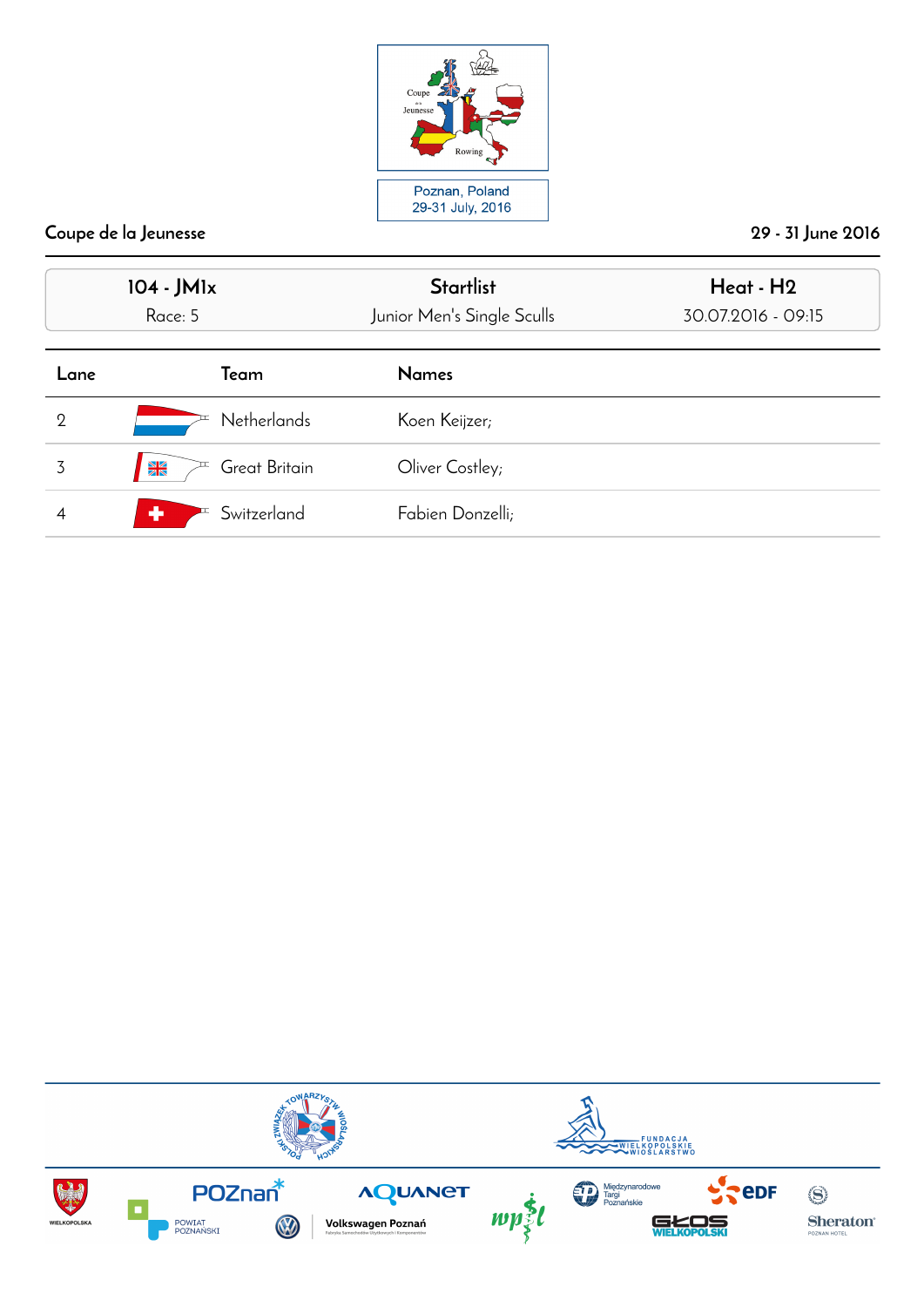

| $105 - JM2x$<br>Race: 6 |                  | <b>Startlist</b><br>Junior Men's Double Sculls | Heat - HI<br>30.07.2016 - 09:20 |
|-------------------------|------------------|------------------------------------------------|---------------------------------|
| Lane                    | Team             | <b>Names</b>                                   |                                 |
|                         | Portugal         | TIAGO SILVA; GONCALO DELGADO;                  |                                 |
| $\overline{2}$          | Switzerland<br>÷ | Linus Copes; Valentin Huehn;                   |                                 |
| 3                       | France           | Clement EMERY; Damien MOSCATELLO;              |                                 |
|                         | Poland           | Krzysztof Kasparek; Jan Domeradzki;            |                                 |
| 5                       | Belgium          | Arnaud Defraigne; Vladislav Goliovanenko;      |                                 |

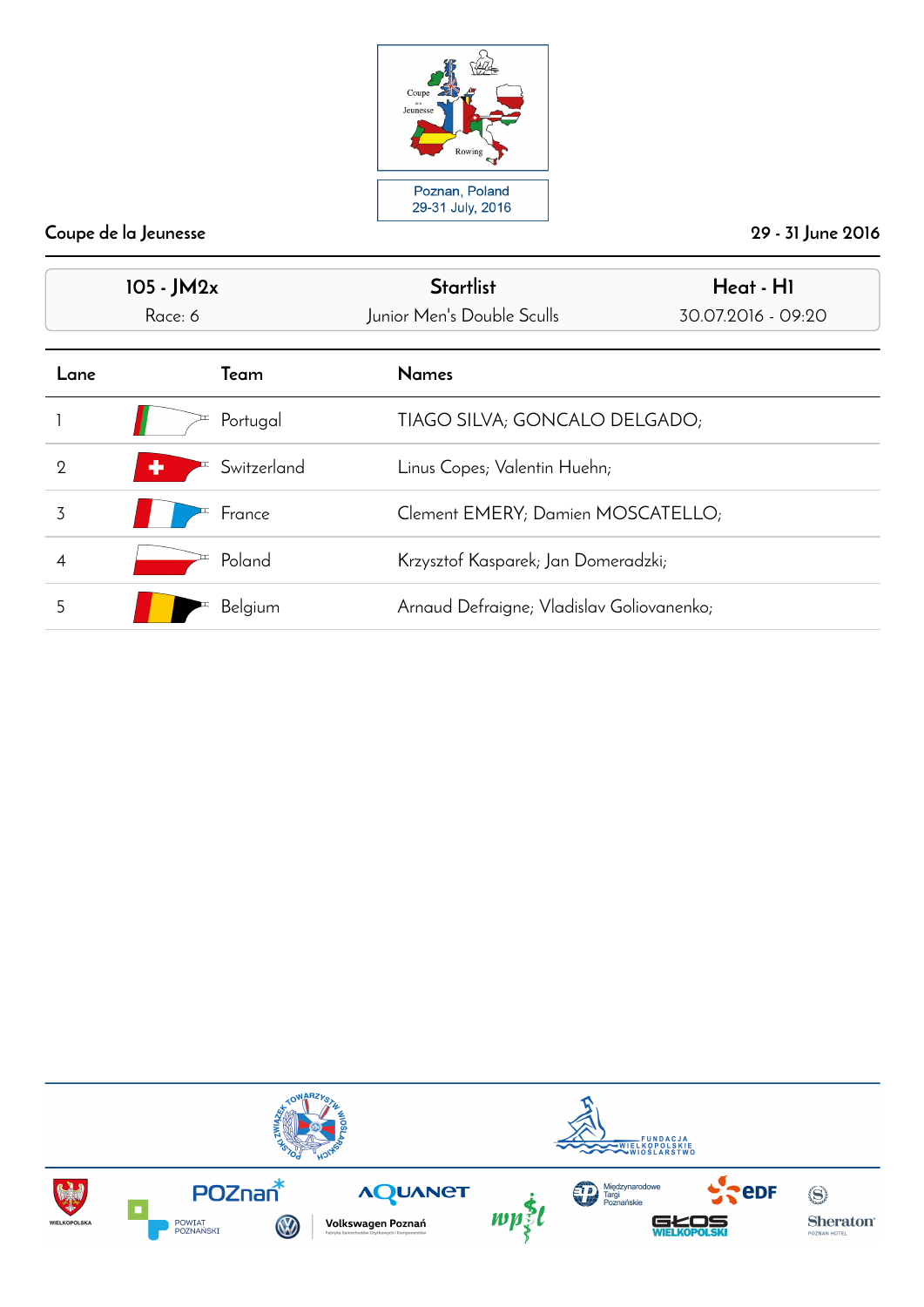

| $105 - JM2x$<br>Race: 7 |                                | <b>Startlist</b><br>Junior Men's Double Sculls | Heat - H <sub>2</sub><br>30.07.2016 - 09:25 |
|-------------------------|--------------------------------|------------------------------------------------|---------------------------------------------|
| Lane                    | Team                           | <b>Names</b>                                   |                                             |
|                         | Hungary                        | Patrik Porvazsnyik; Rajmund Szlovak;           |                                             |
| $\overline{2}$          | Great Britain<br>$\frac{N}{Z}$ | Matt Haywood; Sam Champion;                    |                                             |
| 3                       | Austria                        | Maximilian Hornacek; Martin Animashaun;        |                                             |
|                         | <b>Netherlands</b>             | David Anton Hendrik Janssen; Hilmar Verbeek;   |                                             |
| 5                       | <b>Italy</b>                   | Vittorio Piani; Matteo Amadini;                |                                             |

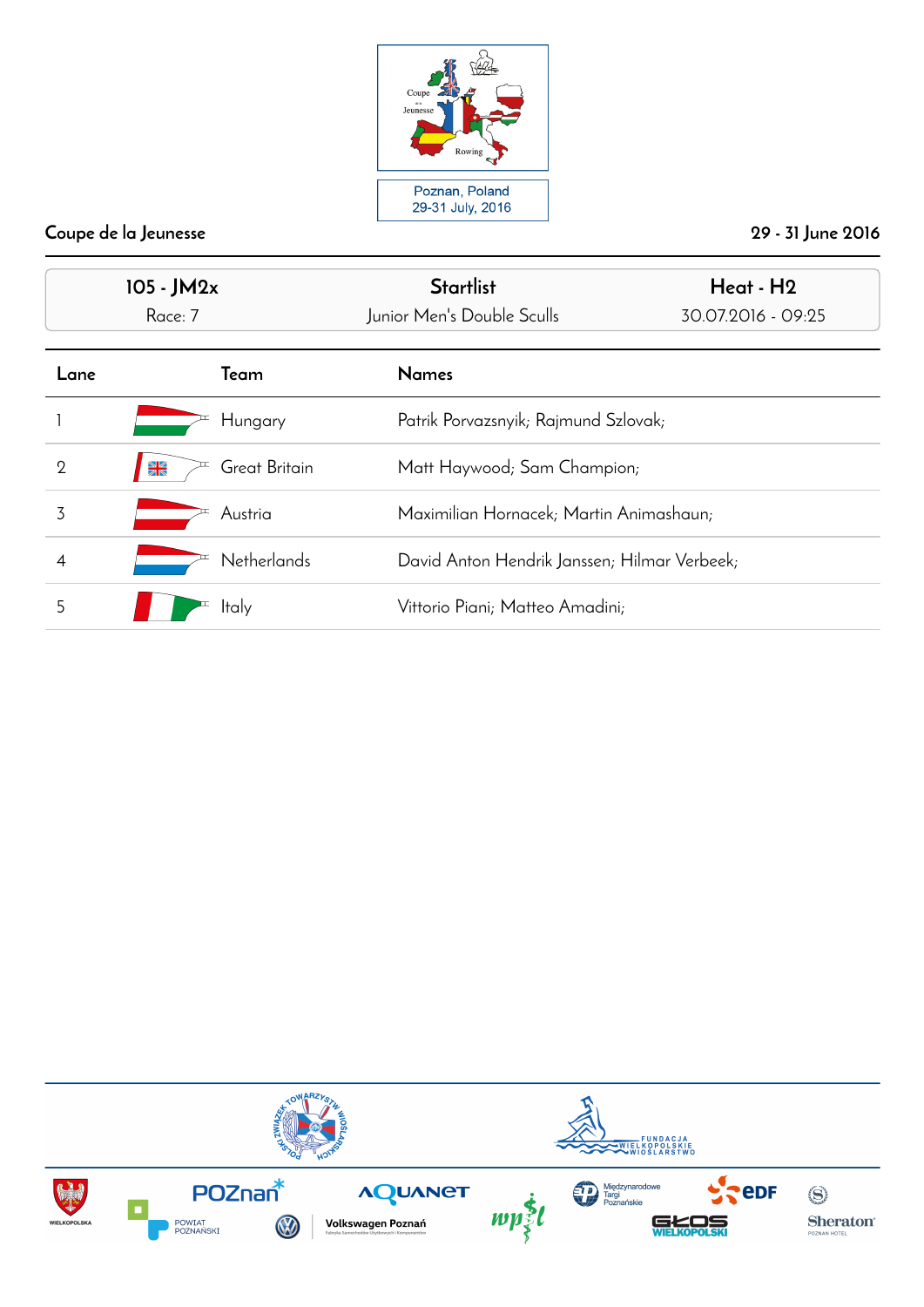

| 106 - JM4x<br>Race: 8 |                    | <b>Startlist</b><br>Junior Men's Quadruple Sculls                              | Heat - H1<br>30.07.2016 - 09:30                                          |  |
|-----------------------|--------------------|--------------------------------------------------------------------------------|--------------------------------------------------------------------------|--|
| Lane                  | Team               | <b>Names</b>                                                                   |                                                                          |  |
|                       | <b>Netherlands</b> | Lucas Bernard Hofman; Thijs Kroeze; Casper Johannes van<br>Luyken; Max Gompel; |                                                                          |  |
| $\overline{2}$        | Poland             | Lukaszewicz;                                                                   | Bartlomiej Zalega; Maciej Madaj; Tomasz Budzynski; Kacper                |  |
| 3                     | Spain              |                                                                                | ALFONSO BERRAL; MANEL BALASTEGUI; CRISTIAN<br>LOREDO; IGNACIO SEBASTIAN; |  |
|                       | Belgium            | Benjamin De Catelle;                                                           | Calvin Govaert; Tristan Vandenbussche; Xander Deweert;                   |  |
| 5                     | Switzerland        |                                                                                | David Kuylen; Emanuel Poncioni; Nils Schneider; Martin Arbter;           |  |

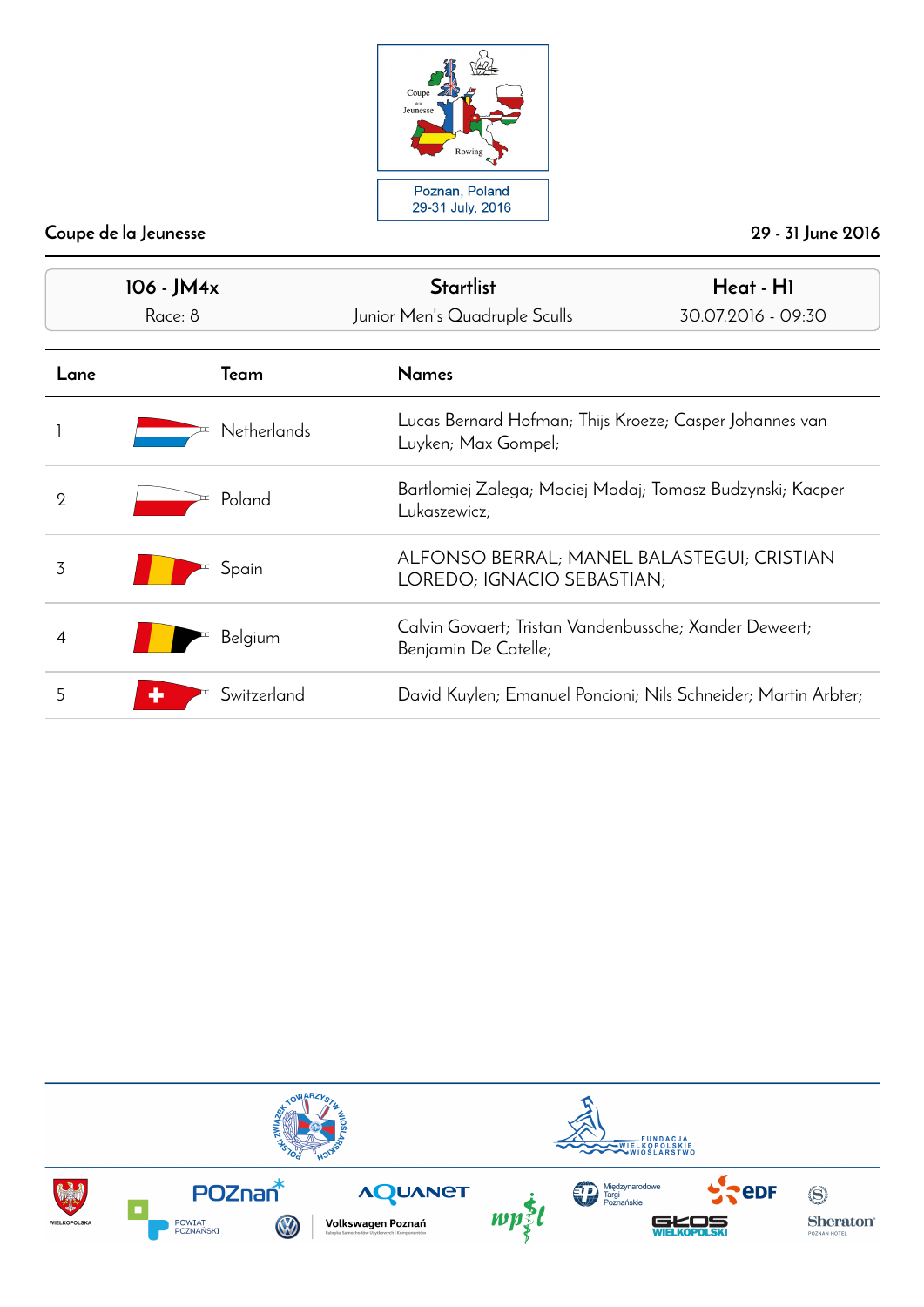

| 106 - JM4x<br>Race: 9 |                                | <b>Startlist</b><br>Junior Men's Quadruple Sculls                            | Heat - H2<br>30.07.2016 - 09:35                        |  |
|-----------------------|--------------------------------|------------------------------------------------------------------------------|--------------------------------------------------------|--|
|                       |                                |                                                                              |                                                        |  |
| Lane                  | Team                           | <b>Names</b>                                                                 |                                                        |  |
|                       | Portugal                       | FRANCISCO SANTOS; JOAO CARVALHO; RODRIGO<br>SILVA; EDUARDO VIEIRA;           |                                                        |  |
| $\Omega$              | <b>Italy</b>                   | Matteo Ciriello;                                                             | Guglielmo Maria Pacifico; Matteo Manzi; Alan Bergamo;  |  |
| 3                     | Great Britain<br>$\frac{N}{2}$ | Harry Oliver; Callum Sullivan; Ben Simon; Tom Smith;                         |                                                        |  |
|                       | Ireland                        | Sullivan;                                                                    | Niall Beggan; Barry O Flynn; Barry Connolly; Stephen O |  |
| 5                     | Austria                        | Johannes Hafergut; Leopold Wiesinger; Benedikt Neppl;<br>Umberto Bertagnoli; |                                                        |  |

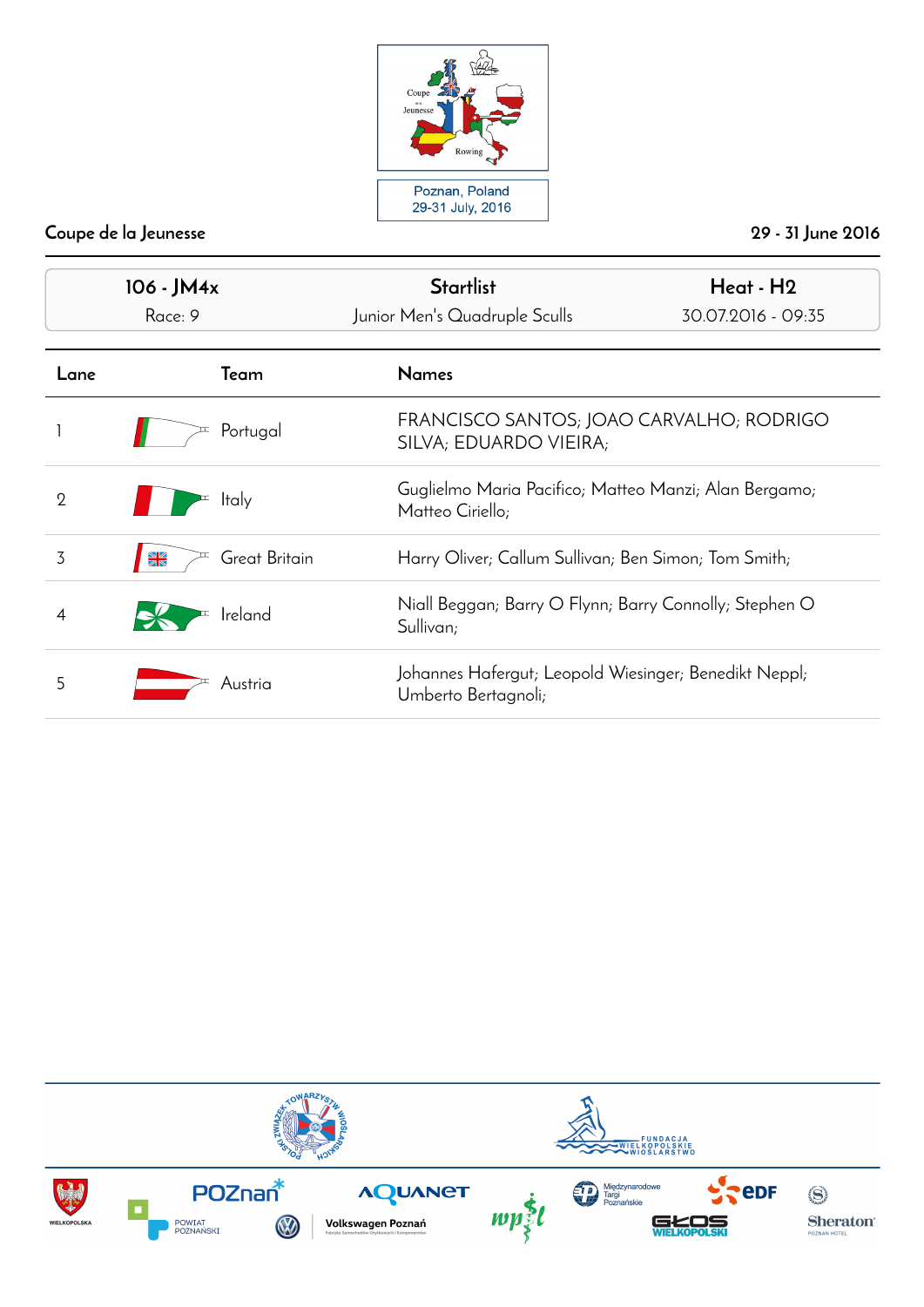

|                | 107 - JW1x<br>Race: 10          | <b>Startlist</b><br>Junior Women's Single Sculls | Heat - HI<br>30.07.2016 - 09:40 |
|----------------|---------------------------------|--------------------------------------------------|---------------------------------|
| Lane           | Team                            | <b>Names</b>                                     |                                 |
|                | Hungary                         | Mercedesz Anita Nemeth;                          |                                 |
| $\overline{2}$ | Great Britain<br>$\frac{N}{ZN}$ | Emma Andrews;                                    |                                 |
| 3              | <b>Netherlands</b>              | Céline Susanne den Bremer;                       |                                 |
| $\overline{4}$ | Belgium                         | Caitlin Govaert;                                 |                                 |
| 5              | <b>Italy</b>                    | Ilaria Corazza;                                  |                                 |

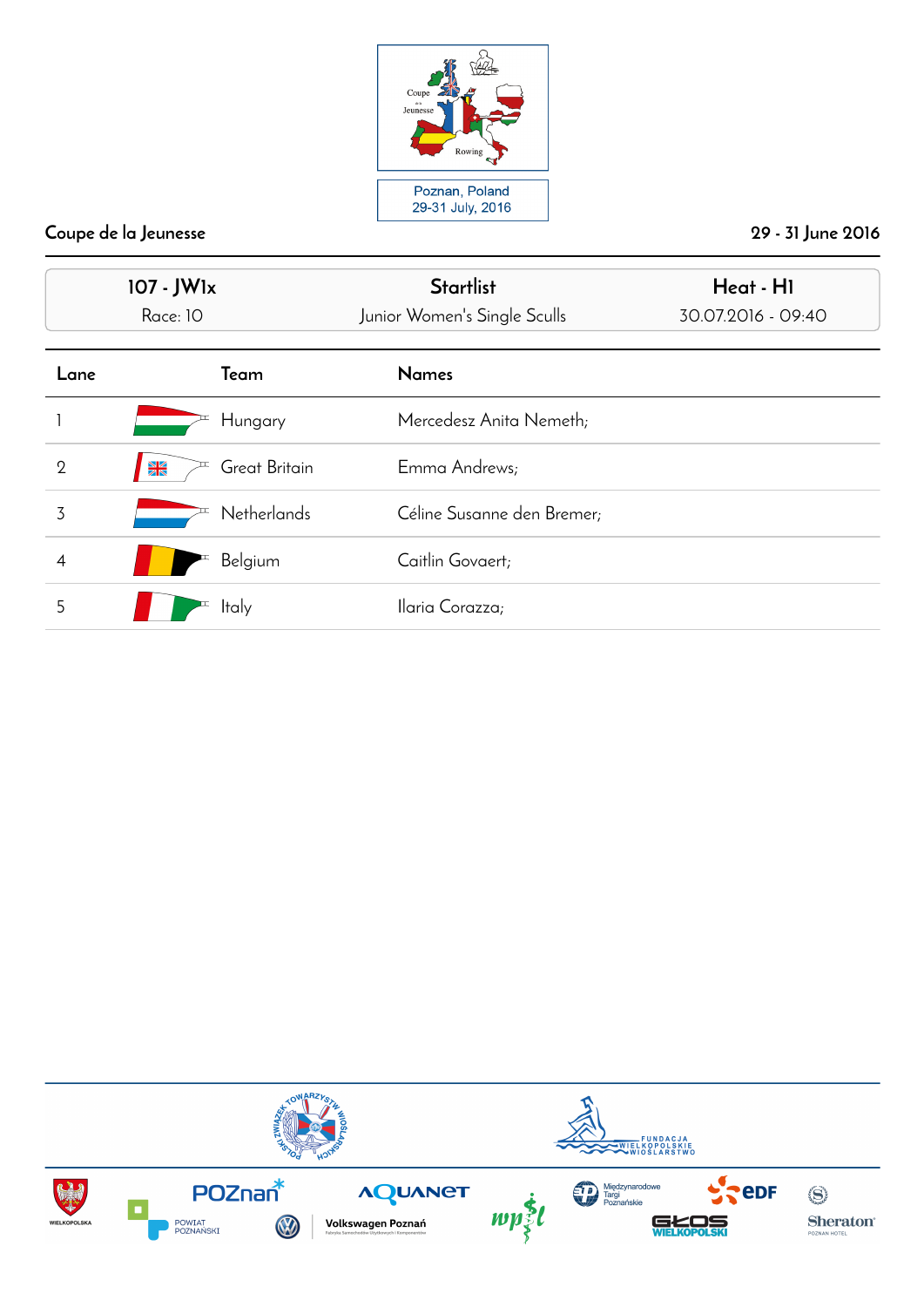

|                | 107 - JW1x<br>Race: 11 | <b>Startlist</b><br>Junior Women's Single Sculls | Heat - H2<br>30.07.2016 - 09:45 |
|----------------|------------------------|--------------------------------------------------|---------------------------------|
| Lane           | Team                   | <b>Names</b>                                     |                                 |
| $\overline{2}$ | ٠<br>Switzerland       | Mattea Wuethrich;                                |                                 |
| 3              | Poland                 | Zuzanna Lesner;                                  |                                 |
| 4              | France                 | Ella ROWELL;                                     |                                 |
| 5              | Portugal               | <b>INES OLIVEIRA;</b>                            |                                 |

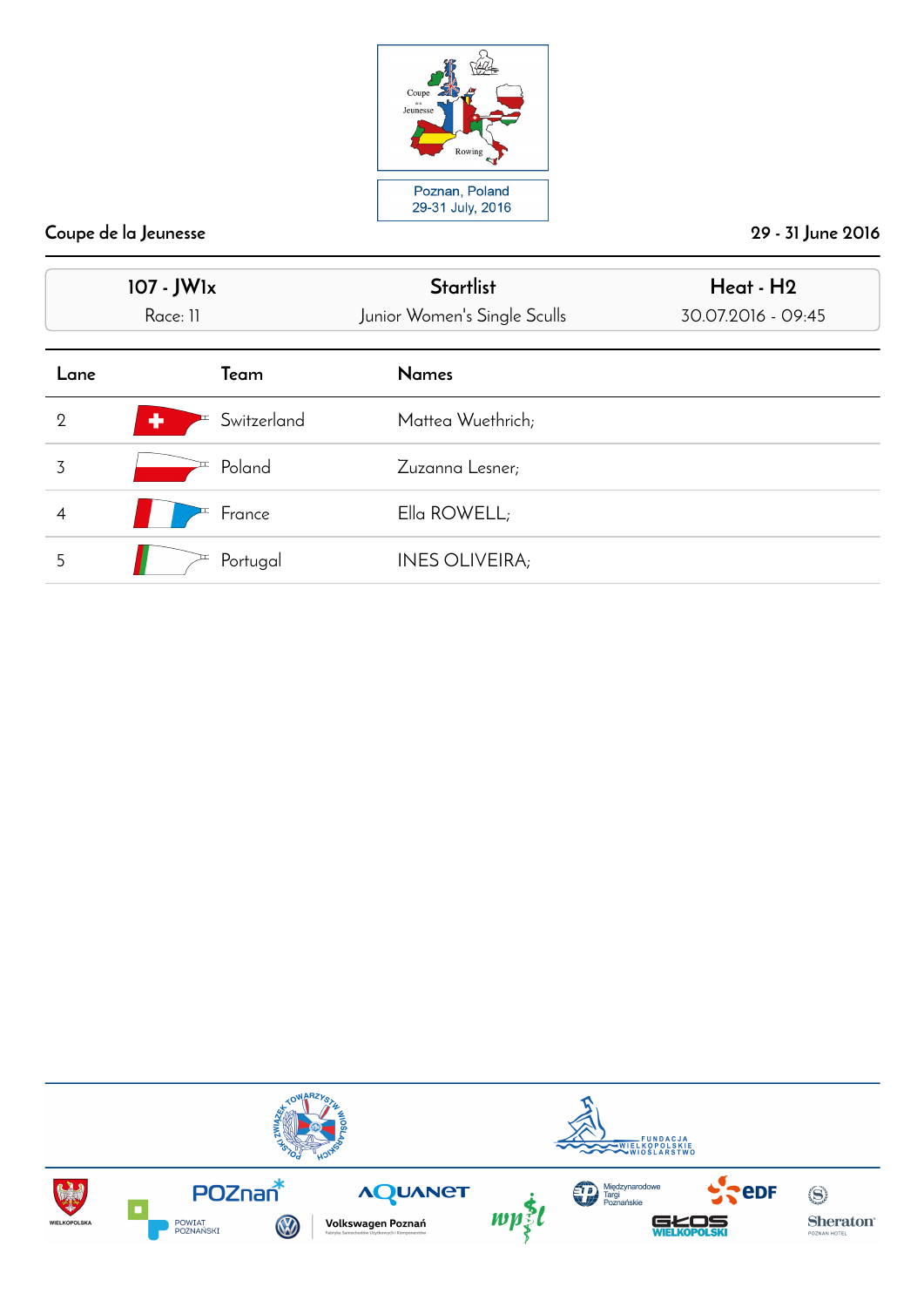

| $108 - JW2x$<br>Race: 12 |                    | <b>Startlist</b><br>Junior Women's Double Sculls        | Heat - H1<br>30.07.2016 - 09:50 |  |
|--------------------------|--------------------|---------------------------------------------------------|---------------------------------|--|
| Lane                     | Team               | <b>Names</b>                                            |                                 |  |
|                          | France             | Alice BOURDE; Aurelie BOUCHOT;                          |                                 |  |
| $\overline{2}$           | <b>Netherlands</b> | Pien Felice Ruigrok; Jacobien Willemijn van Westreenen; |                                 |  |
| 3                        | Austria            | Victoria Petschnig; Sarah Reimann;                      |                                 |  |
|                          | Hungary            | Tari Kitti; Laszlo Kira;                                |                                 |  |
| 5                        | Poland             | Aleksandra Manikowska; Magdalena Sochocka;              |                                 |  |

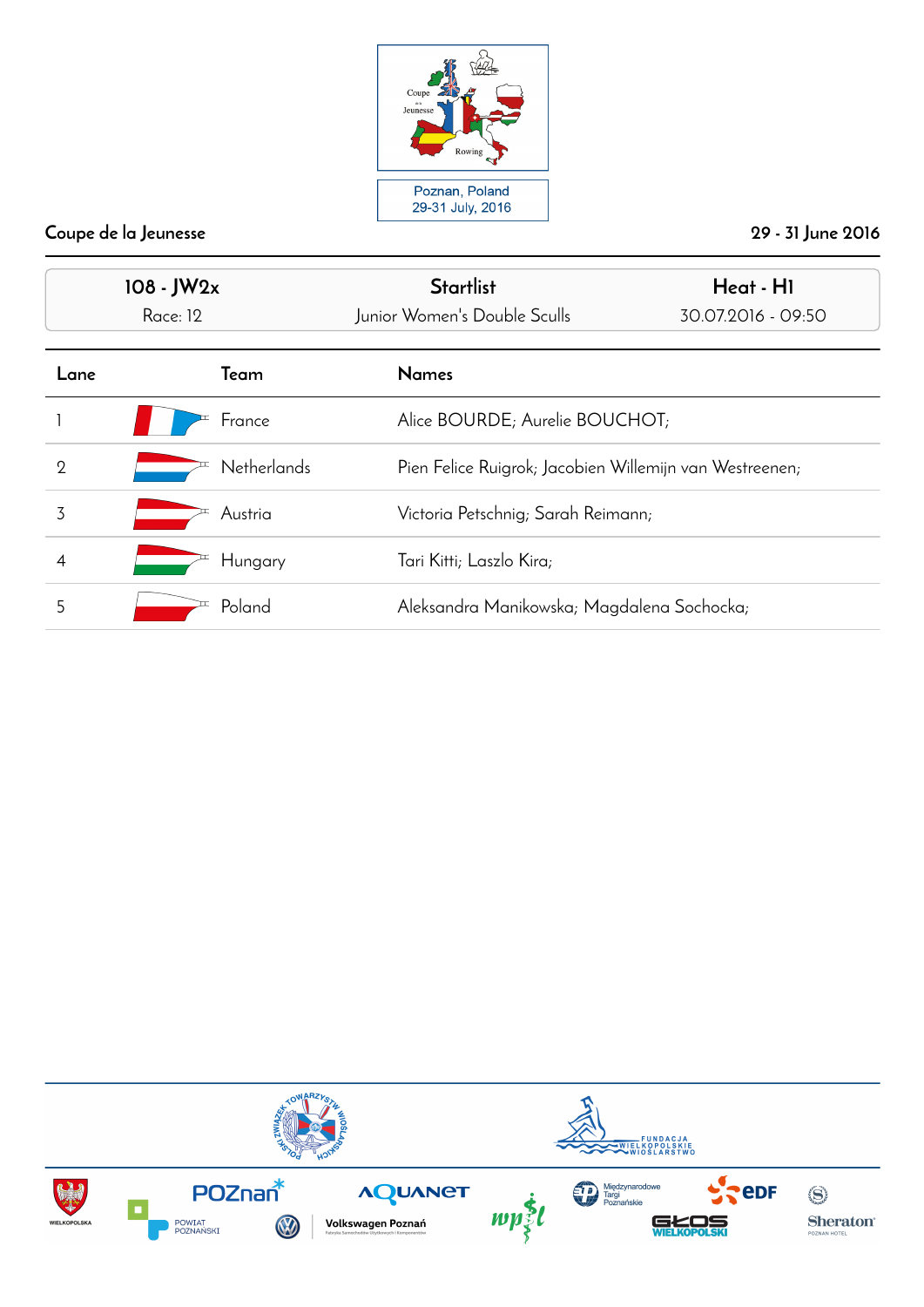

|                | $108 - JW2x$<br>Race: 13       | <b>Startlist</b><br>Junior Women's Double Sculls | Heat - H2<br>30.07.2016 - 09:55 |
|----------------|--------------------------------|--------------------------------------------------|---------------------------------|
| Lane           | Team                           | <b>Names</b>                                     |                                 |
| $\overline{2}$ | Great Britain<br>$\frac{N}{N}$ | Lottie Orr; Danielle Semple;                     |                                 |
| 3              | Belgium                        | Luca Colpaert; Jolien Dessein;                   |                                 |
| $\overline{4}$ | <b>Italy</b>                   | Elena Merotto; Anita Serena;                     |                                 |
| 5              | ۰<br>Switzerland               | Lisa Loetscher; Olivia Nacht;                    |                                 |

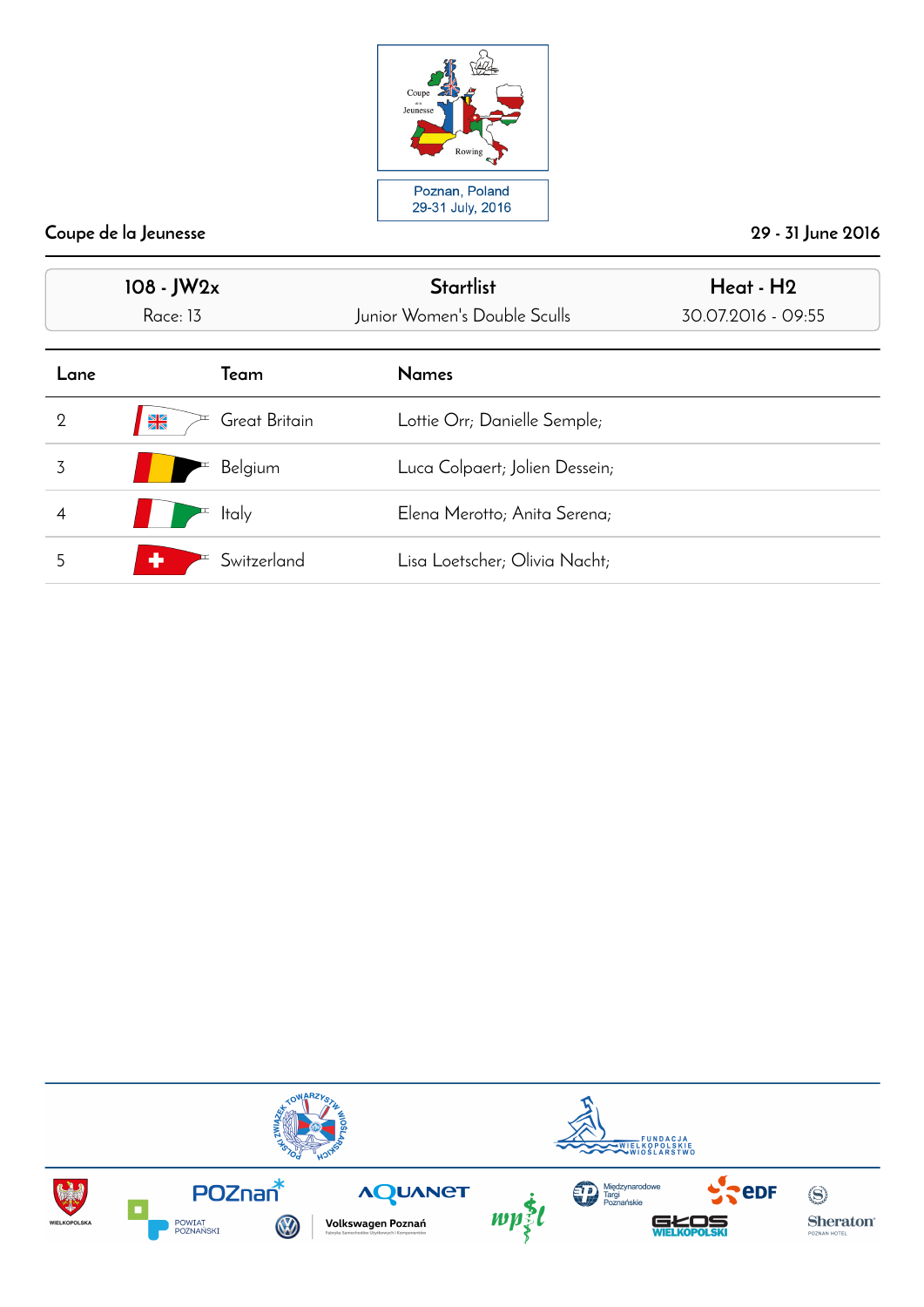

| $109 - JW4x$   |              | <b>Startlist</b>                                                            | Heat - HI                                                                 |  |
|----------------|--------------|-----------------------------------------------------------------------------|---------------------------------------------------------------------------|--|
|                | Race: 14     | Junior Women's Quadruple Sculls                                             | 30.07.2016 - 10:00                                                        |  |
| Lane           | Team         | <b>Names</b>                                                                |                                                                           |  |
|                | Poland       | Patrycja Adamczak; Michalina Partyga; Cyntia Delimat;<br>Wiktoria Majewska; |                                                                           |  |
| $\overline{2}$ | <b>Italy</b> | Isabella Mondini; Sofia Tanghetti; Maria Ludovica Costa; Irene<br>Lodo;     |                                                                           |  |
| 3              | Portugal     |                                                                             | Maria Castro; CLAUDIA FIGUEIREDO; ANA FILIPA<br>FRUTUOSO; ANA RITA SILVA; |  |
| 4              | Hungary      | Berekmeri;                                                                  | Eszter Nasz; Zsofia Luca Csepel; Alexa Szilvia Magassy; Anna              |  |
| 5              | Switzerland  | Sarah McErlean; Nina Libal; Emma Kovacs; Eline Rol;                         |                                                                           |  |

![](_page_12_Picture_4.jpeg)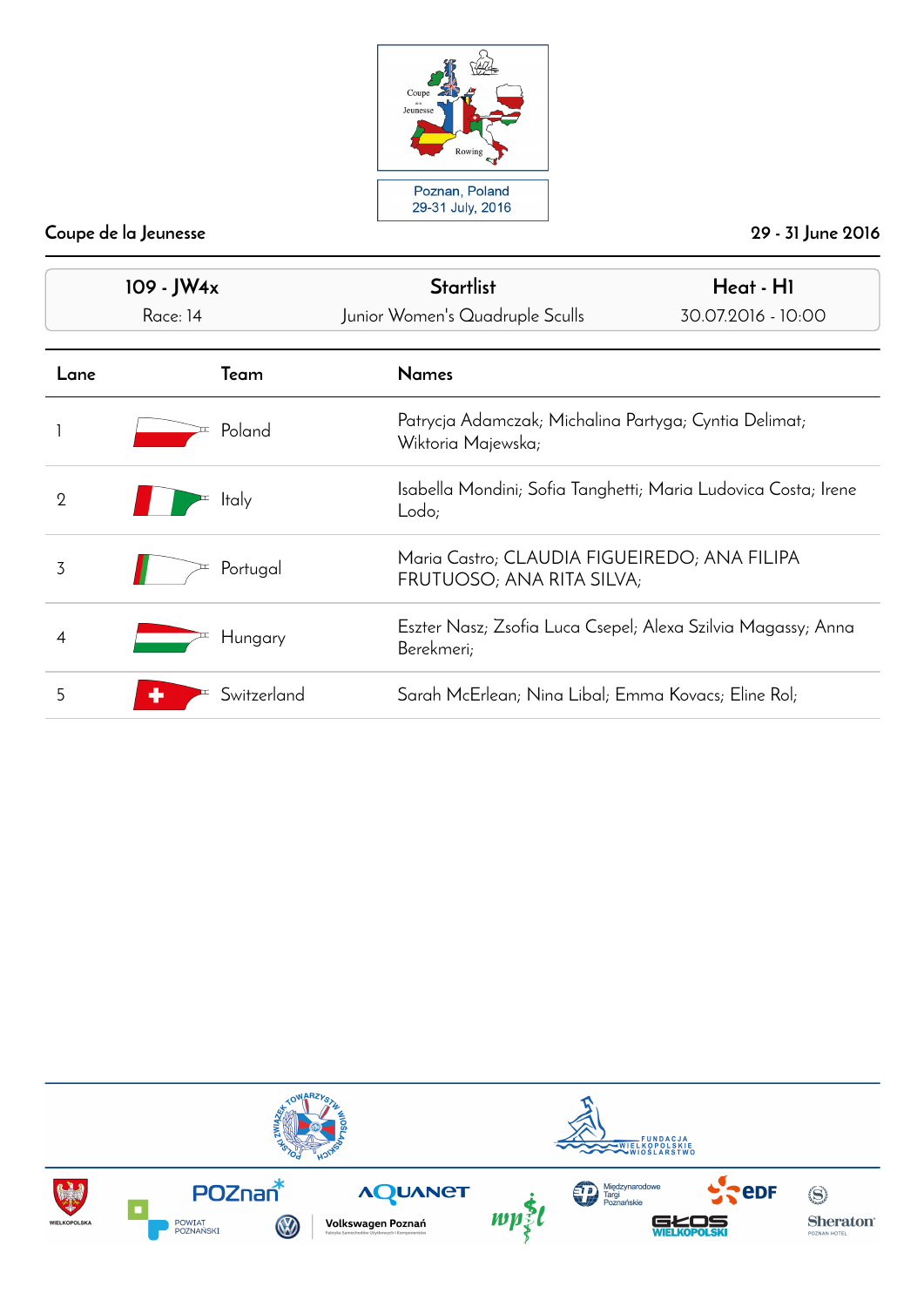![](_page_13_Picture_0.jpeg)

| $109 - JW4x$ |                                 | <b>Startlist</b>                                             | Heat - H <sub>2</sub>                                         |  |
|--------------|---------------------------------|--------------------------------------------------------------|---------------------------------------------------------------|--|
|              | Race: 15                        | Junior Women's Quadruple Sculls                              | 30.07.2016 - 10:05                                            |  |
| Lane         | Team                            | <b>Names</b>                                                 |                                                               |  |
| 2            | Austria                         | Julia Tomasch; Melanie Weiss; Juliana Holler; Julia Hanisch; |                                                               |  |
| 3            | <b>Netherlands</b>              | Emily Inge Neumann;                                          | Isabel van Opzeeland; Inez Den Hond; José Bernadette Derksen; |  |
|              | Ireland                         |                                                              | Lucy Taylor; Fiona Chestnut; Hannah Scott; Margaret Cremin;   |  |
| 5            | $\frac{N}{2N}$<br>Great Britain | Hattie Orr; Meg Saunders; Lucy Edmunds; Katie King-Smith;    |                                                               |  |

![](_page_13_Picture_4.jpeg)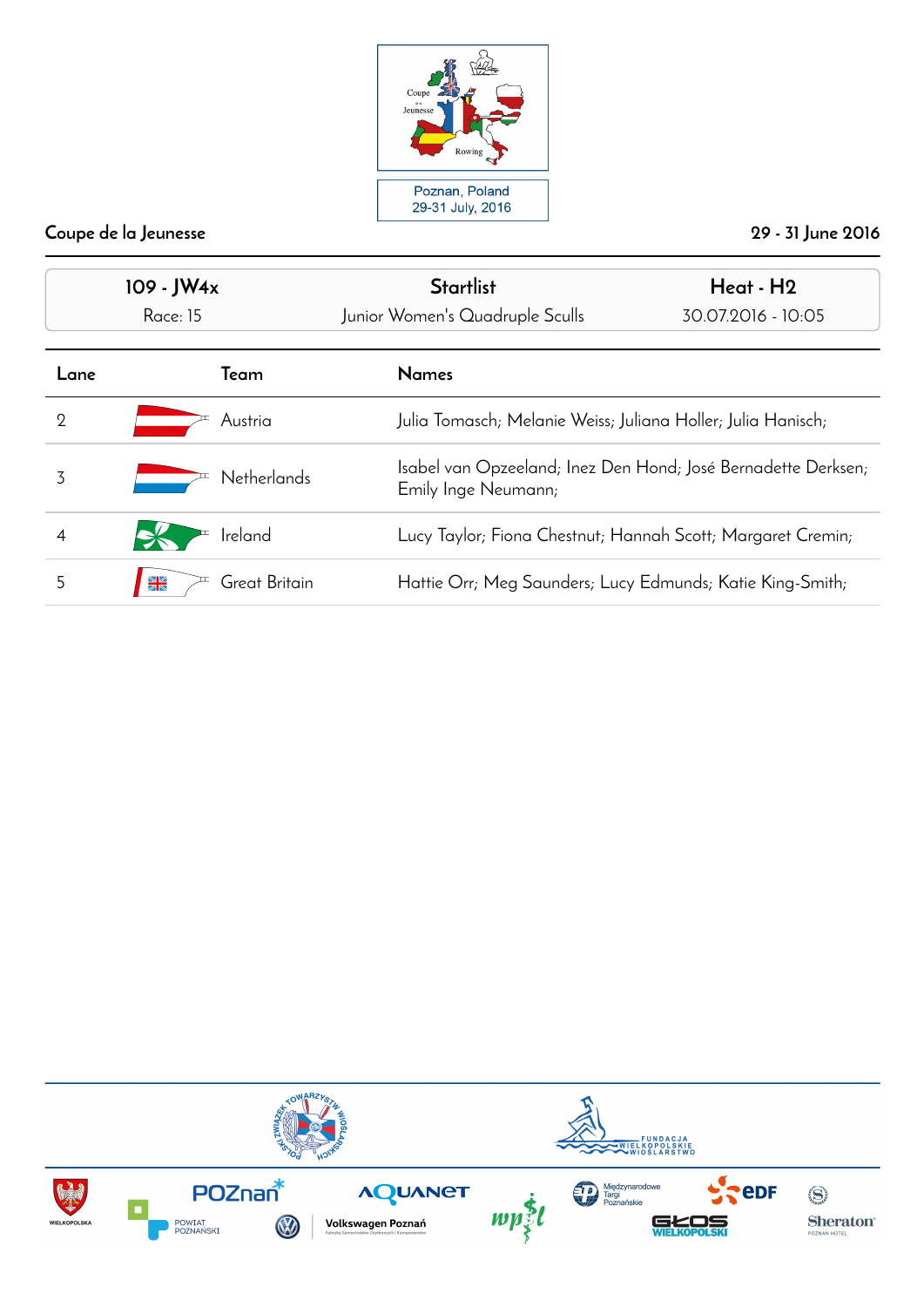![](_page_14_Picture_0.jpeg)

| $110 - JW2 -$  |                                | <b>Startlist</b>                          | Heat - H1                      |  |
|----------------|--------------------------------|-------------------------------------------|--------------------------------|--|
| Race: 16       |                                | Junior Women's Pair<br>30.07.2016 - 10:10 |                                |  |
| Lane           | Team                           | <b>Names</b>                              |                                |  |
| $\overline{2}$ | Belgium                        | Gwenaël De Leenheer; Louise Daenekindt;   |                                |  |
| 3              | Spain                          | CARLOTA ALVAREZ; CARMEN MACHUCA;          |                                |  |
| 4              | Great Britain<br>$\frac{N}{2}$ |                                           | Kirstin Giddy; Celia Matthews; |  |
| 5              | France                         | Morgane VERGNES; Emma SAUBADU;            |                                |  |

![](_page_14_Picture_4.jpeg)